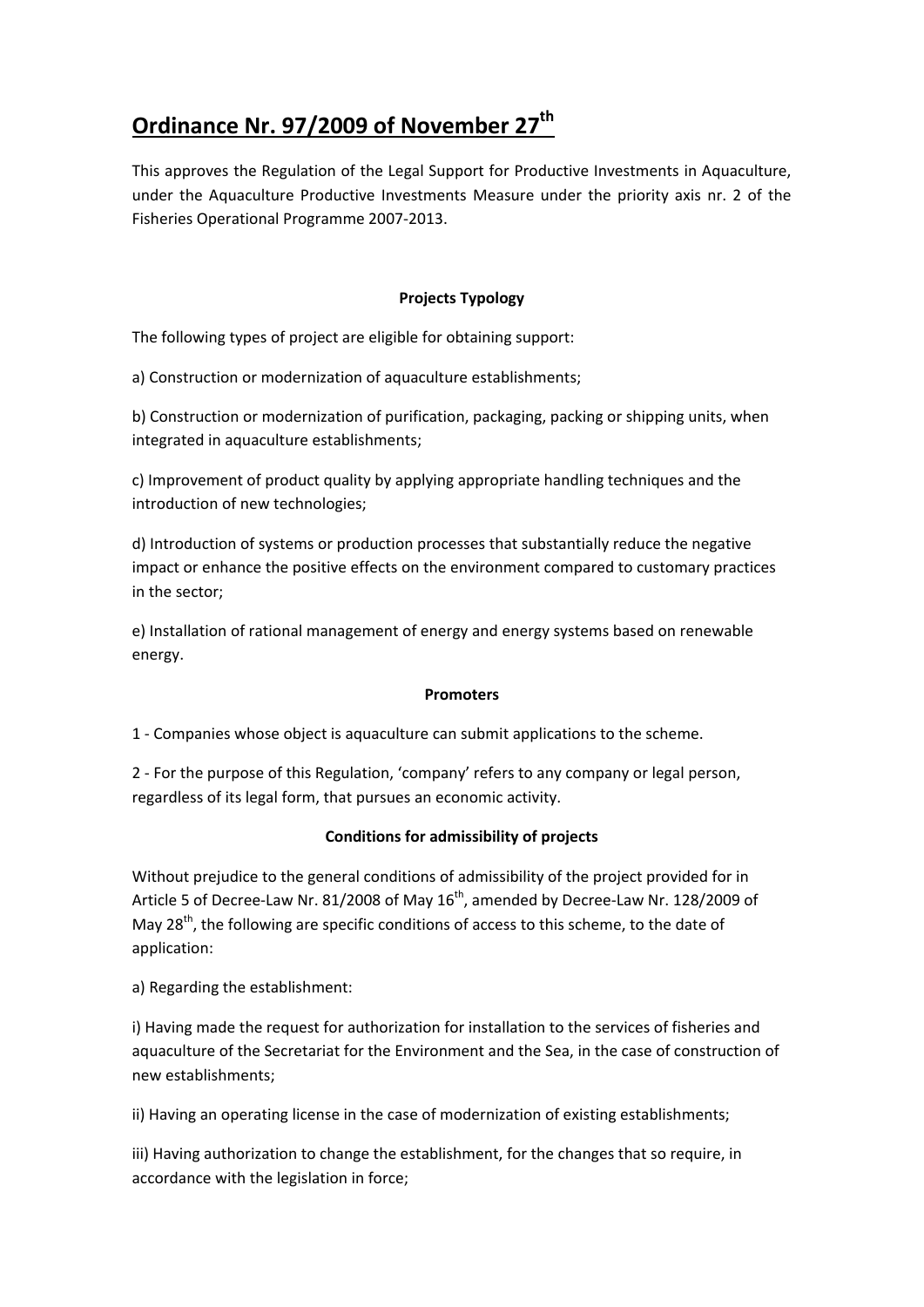b) Prove ownership of the land and facilities or the right to use it for the period of the investment;

c) The eligible investment is equal to or greater than  $\epsilon$  10,000.00 (ten thousand euros).

## **Eligible expenditure**

1. For the purposes of granting support under this scheme, we consider the following to be eligible expenses, provided they are directly related to the activity being developed:

a) Construction, modernization or adaptation of buildings or facilities;

b) Acquisition of buildings or facilities, except the value corresponding to the land;

c) Fences, security systems and means, and protection;

d) Preparation of land;

e) Acquisition and installation of machinery and equipment;

f) Acquisition of equipment and means for internal movement;

g) Acquisition of specific containers for the transport of juveniles produced in breeding establishments;

h) Acquisition of equipment, and telematics and information systems;

i) Works of adaptation or improvement of water circulation;

i) Acquisition of automation systems:

l) Acquisition of equipment for the production and distribution of energy;

m) Acquisition of equipment and systems that address the collection, storage and processing of solid waste and liquid effluents, including the construction of stations for the pre-treatment of industrial waste water ("EPTARI") or stations for the treatment of waste water ("ETAR");

n) Facilities for a vigilant, as long as it lies within the area of the establishment and does not exceed a total of € 37,000.00 (thirty-seven thousand euros), or € 500.00 (five hundred euros) per square metre;

o) Acquisition of social facilities that the promoter is required to have as determined by law;

p) Acquisition of service vessels specific for aquaculture activities;

q) Training expenses directly related to the project objectives, under the terms and limits set by law;

r) Plans aimed at implementing quality control systems, certified in accordance with the principles of HACCP;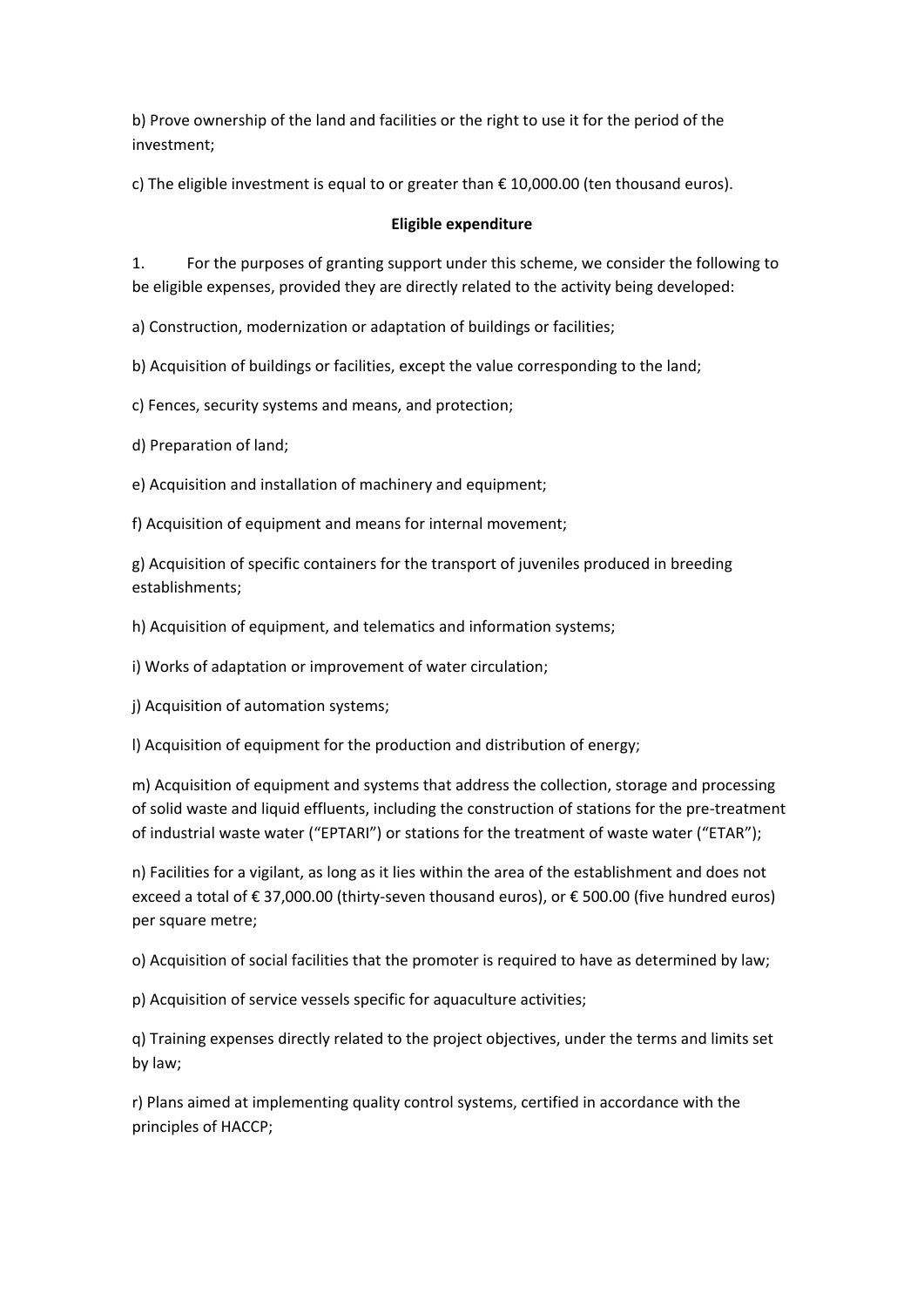s) Purchase of vehicles approved and certified under the terms of the International Agreement for the Transport of Perishable Products under Directed Temperature ("ATP"), for the transport of aquaculture products in a refrigerated state;

t) Audits, studies and technical-economic projects, on maritime signage or environmental impact;

u) Supervision of works, if carried out by an entity external to the constructor;

v) Costs associated with the guarantees required by the Regional Coordinator in the implementation of the project.

2 - The amount of eligible expenditure provided for in point s) of nr. 1 may not exceed 20% of the eligible expenditure provided for in points a) and p).

3 - The total amount of eligible expenses in subparagraphs t) and v) of nr. 1 shall not exceed 8% of the eligible expenditure provided for in points a) and p).

### **Ineligible expenditure**

Without prejudice to Article 6 of Decree-Law Nr. 81/2008 of May  $16^{th}$ , as amended by Decree-Law Nr. 128/2009 of May 28<sup>th</sup>, the following expenses are not considered as such, in the granting of support:

a) Regarding the purchase of mobile phones, office furniture and supplies, and systems or equipment assigned to non-productive areas;

b) To do with means of transport outside the establishment, other than those specified in subparagraph s) of the eligible expenditure;

c) To do with operating costs;

d) To do with assets whose amortization the tax law allows to be carried out in a single year;

e) To do with the purchase of eggs, larvae, juveniles or parents;

f) Of pre-financing, setting up of the loan process, and of working capital;

g) In premises and equipment financed through leasing contracts or long-term rental, unless the relevant contracts stipulate a purchase option and such is performed and paid for at the time of application for the payment of the amount of the support;

h) Costs to do with contracts for leasing or long-term rental in the part that exceeds the costs of acquiring the corresponding assets, in the case referred to in the preceding paragraph;

i) To do with the transformation, for reassignment, of fishing vessels;

j) That aim to comply with Community Regulations in force, after the date on which they become mandatory, with the exception of the installation or expansion of establishments.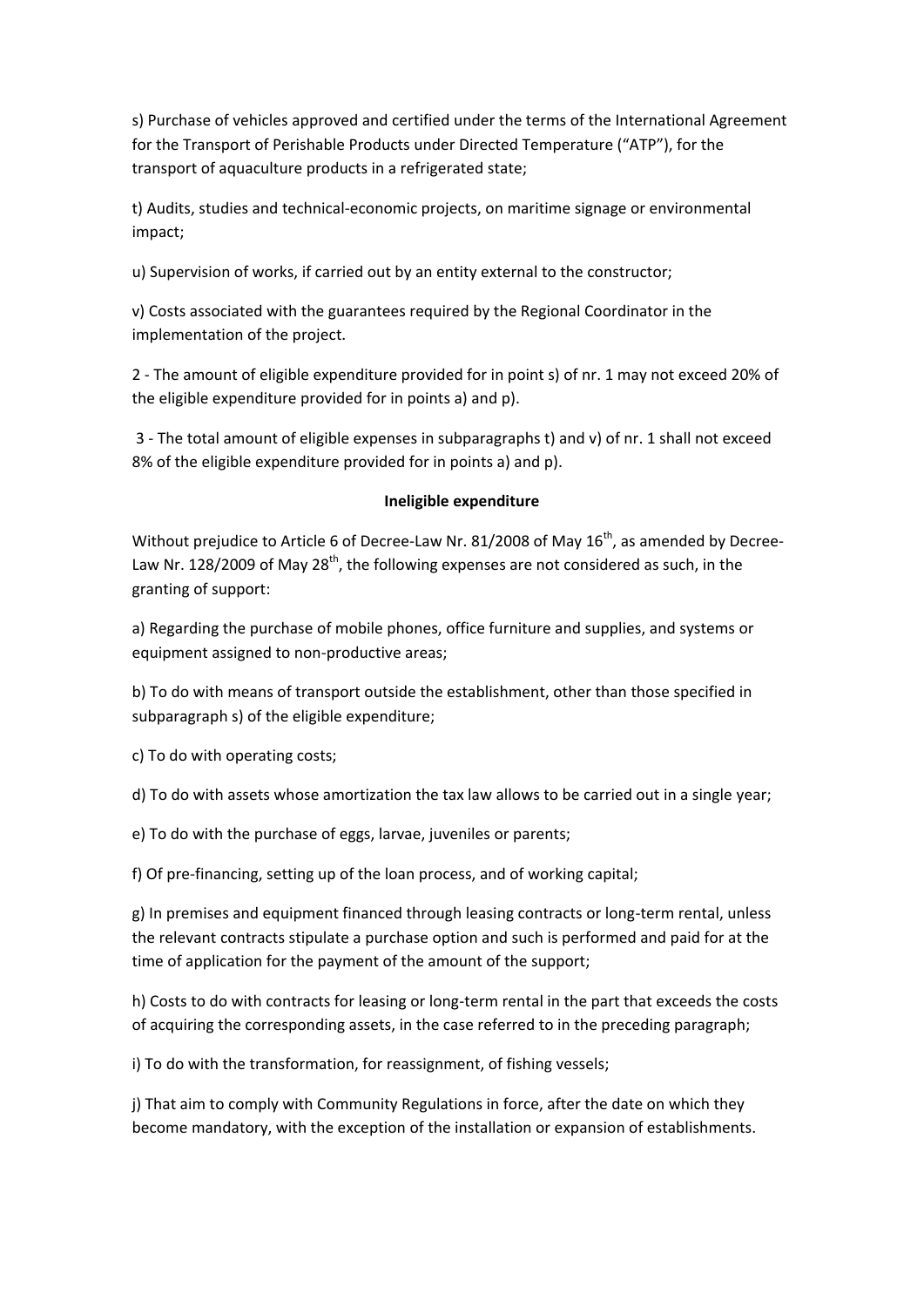### **Details and rates of the financial support**

1 - Public support for production investment projects in aquaculture takes the form of repayable grant.

2 - Without prejudice to the ceiling of the public support for the project being € 1,000,000.00 (one million euros), the rate of financial support is of 75% of the eligible expenditure.

## **Decree Nr. 109/2010 of December 9th**

This changes, within the scope of PROPESCAS, the regulation of the aid scheme for investments in the processing and marketing of fishery and aquaculture products, approved by Decree Nr. 51/2008 of June  $30<sup>th</sup>$ , as amended by Decree Nr. 81/2008 of September 24<sup>th</sup>, Decree Nr. 101/2009 of December  $14<sup>th</sup>$  and Decree Nr. 70/2010 of July 23 $<sup>rd</sup>$ .</sup>

## **Projects Typology**

The following types of project are eligible for obtaining support:

a) The construction, modernization or expansion of establishments in the industry of processing and marketing of fisheries and aquaculture products;

b) The introduction of systems, processes and equipment in the establishments of processing and marketing of fish, which contribute to the improvement of product quality and improvement of facilities in terms of efficiency, economy and rationalization in the fields of energy, water, environment, logistics and management;

c) The introduction of innovative technologies in fish processing establishments;

d) The installation or upgrading of treatment facilities for waste products of fisheries and aquaculture;

e) The installation of systems and equipment for industrial solid waste treatment and effluent water, integrated in the industrial units of fish processing;

f) The development of innovative production methods, in partnership with entities and laboratories of the scientific and technological system;

g) The introduction of systems and equipment that produce high levels of protection of life and human health and the prevention of accidents at work in addition to requirements already provided for in Community legislation, or the adaptation to new legal requirements.

## **Promoters**

1 - Companies whose object is the processing and marketing of fishery and aquaculture may submit their application to the scheme.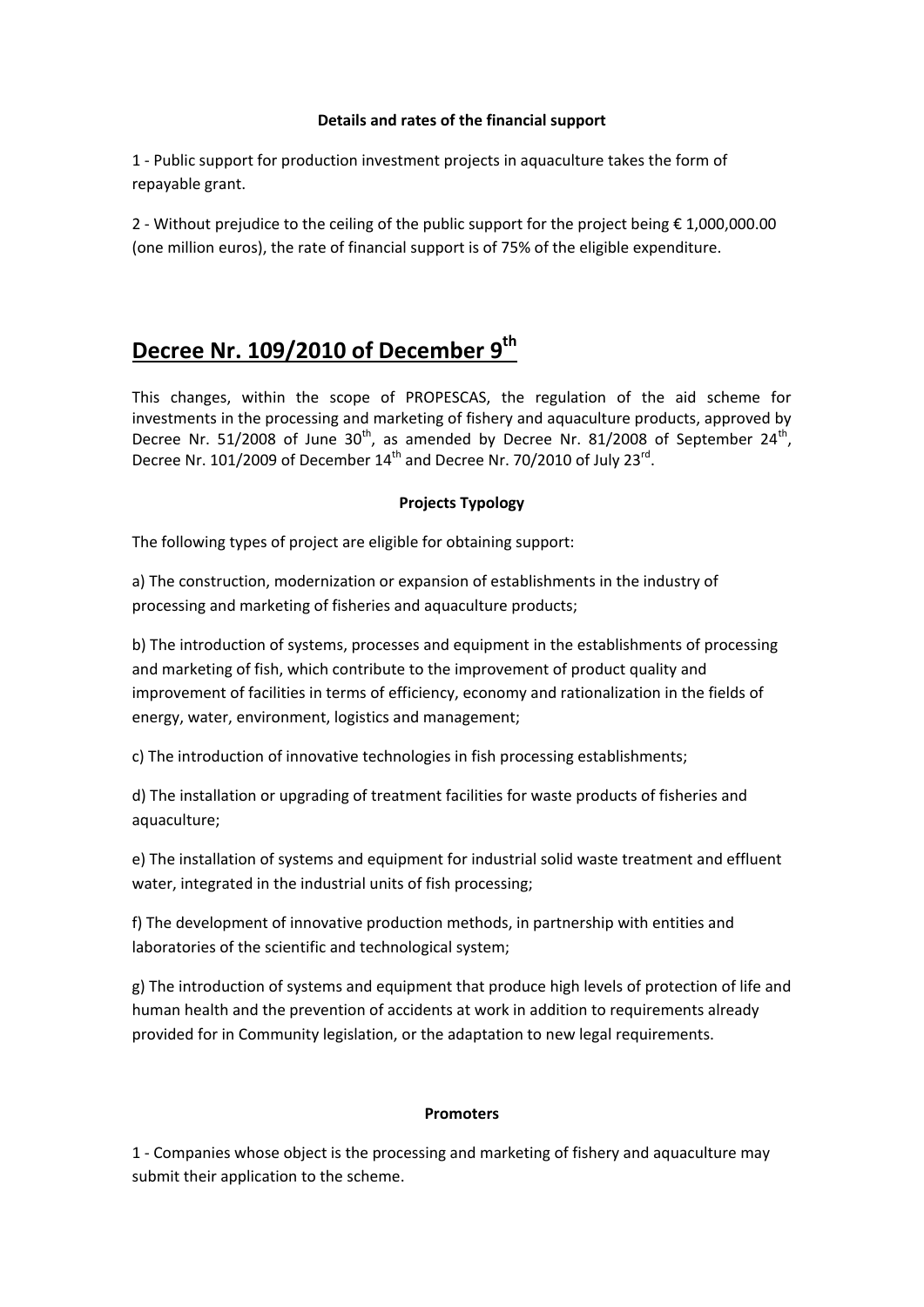2 - For the purpose of this Regulation, 'company' refers to any company or legal person, regardless of its legal form, that pursues an economic activity.

### **Conditions for admissibility of Projects**

Without prejudice to the general conditions provided for in Article 5 of Decree-Law Nr. 81/2008 of May 16th, amended by Decree-Law Nr. 128/2009 of May 28<sup>th</sup> and Decree-Law Nr.  $37/2010$  of April 20<sup>th</sup>, the following are specific conditions of access to this scheme, to the date of application:

a) Regarding the establishment and, whenever so required, under the legislation in force:

i) Have installation permission, in the case of construction of new facilities;

ii) Have a veterinary control number, in the case of modernization of existing facilities;

iii) Have authorization to make changes to the establishments, if such licensing is required.

b) Check the ownership of the land and facilities or the right to use it at least for the duration of the project;

c) Compliance with laws regarding wastewater and the environment, when applicable.

d) Present eligible investment value of no less than € 10,000.00 (ten thousand euros).

### **Eligible expenditure**

1. For the purposes of granting support under this scheme, we consider the following to be eligible expenses, provided they are directly related to the activity being developed:

a) Construction, modernization or adaptation of buildings or facilities;

b) Acquisition of buildings or facilities, except the value corresponding to the land;

c) Fences and preparation of the land;

d) Systems and equipment necessary for the process of preparation, processing, treatment, conservation, packaging and packing, storage, marketing and traceability of fishery and aquaculture products;

e) Equipment and means for internal movement and weighing of fishery and aquaculture products;

f) Systems and equipment for the manufacture and silage of ice, for the exclusive use of the establishment's activity;

g) Systems and equipment for the verification, certification and quality control of fishery and aquaculture products;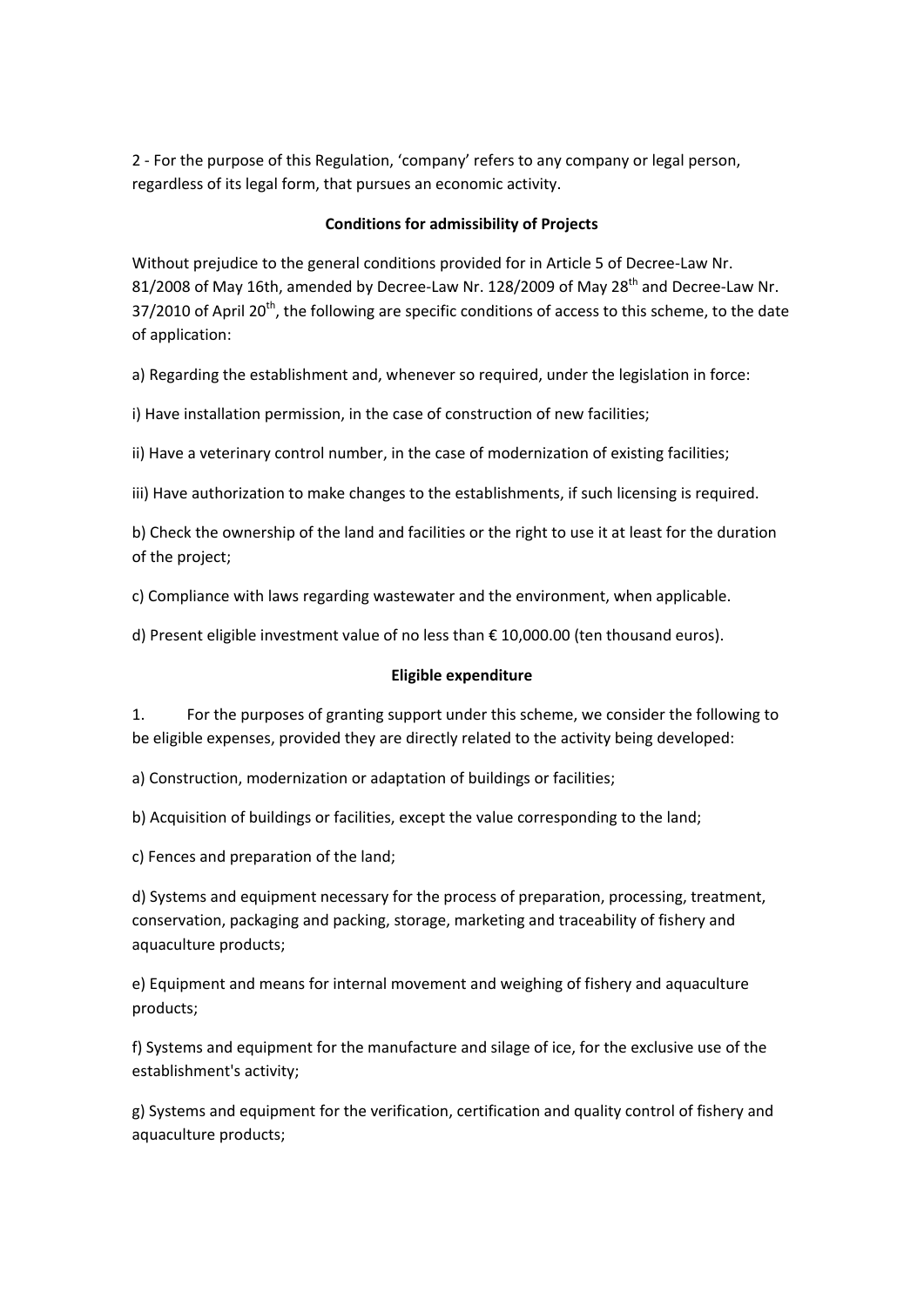h) Systems or equipment intended for storage, processing and marketing of waste products of fisheries and aquaculture;

i) Systems or equipment for the extraction of substances hazardous to human health, fish meal or fish oil, even if the final products are used for purposes other than human consumption;

j) Systems and equipment for signage, security, fire fighting and detection, computerized management of production activities, as well as telematics equipment;

l) Systems and equipment of clean water networks, sanitation, communications, electricity and fuels;

m) The automation of existing systems or equipment on the premises;

n) The construction of pre-treatment stations of wastewater (EPTAR's) or wastewater treatment plants (ETAR's), as well as the installation of their systems and equipment;

o) Facilities and social amenities that the promoter is required to have, as determined by the law in force;

p) Professional training directly related to the project objectives in the terms and limits set by law;

q) Means of transport under directed temperature approved and certified under the terms of the International Agreement for Transport of Perishable Products under Directed Temperature (ATP);

r) Audits, studies and technical-economic projects, or of environmental impact;

s) Supervision of works, if carried out by an entity external to the constructor;

t) Costs associated with the guarantees required by the managing authority within the scope of the project implementation.

2 - The amount of eligible expenditure for works of construction, modernization or adaptation of buildings, excluding networks of electricity, communications, water and sewer, cannot exceed 70% of the total eligible amount of the project.

3 - The amount of eligible expenditure provided for in paragraph p) of nr. 1 may not exceed 20% of the eligible costs mentioned in paragraphs a) and o).

4 - The total amount of eligible expenses in subparagraphs r) and t) of nr. 1 shall not exceed 12% of the eligible expenditure provided for in points a) and p).

## **Ineligible expenditure**

The expenditure provided for in Article 6 of Decree-Law Nr. 81/2008 of May  $16^{th}$  is not considered for the granting of support, as well as the following expenses: